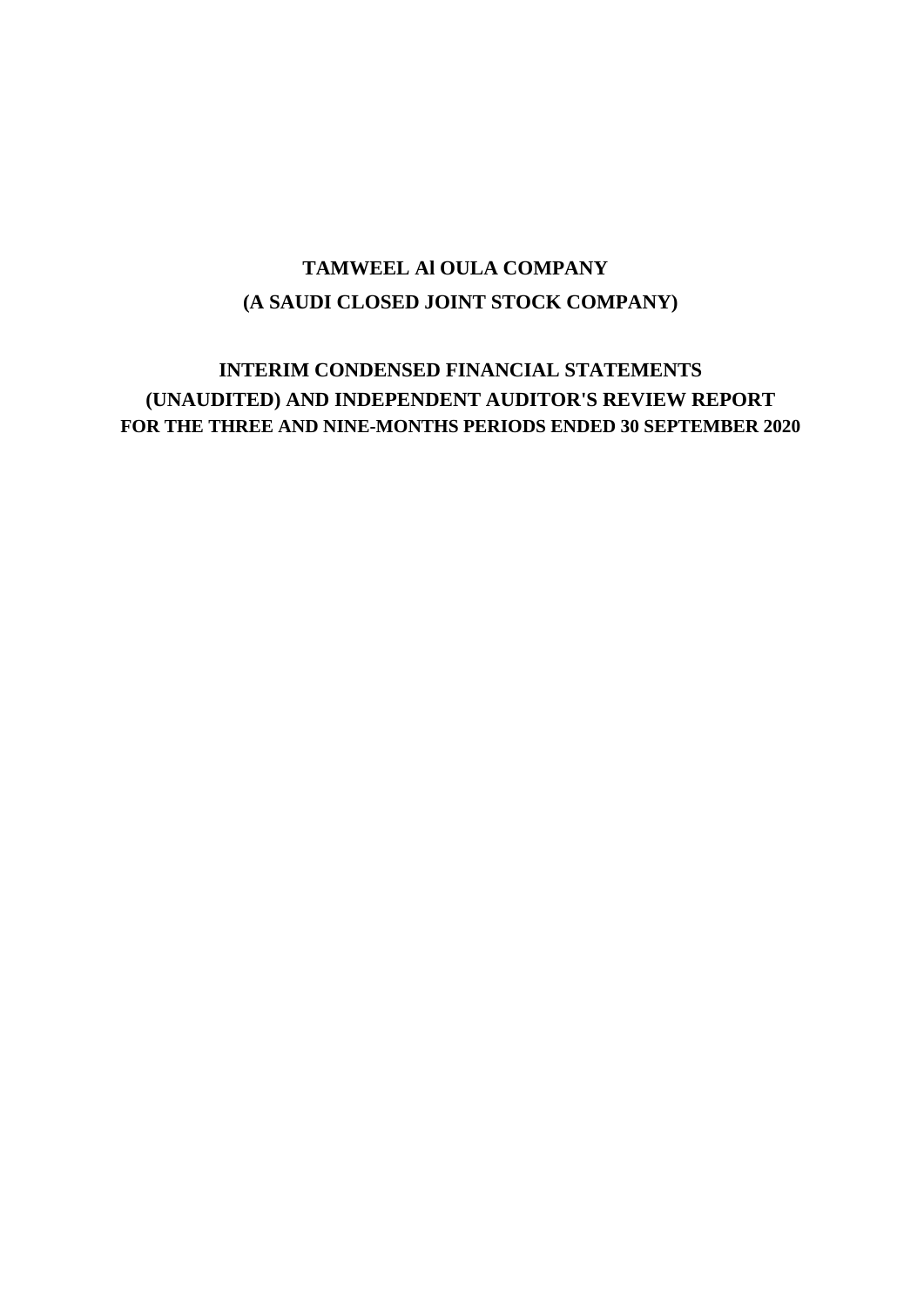## TAMWEEL Al OULA COMPANY (A SAUDI CLOSED JOINT STOCK COMPANY)

## INTERIM CONDENSED FINANCIAL STATEMENTS (UNAUDITED) AND INDEPENDENT AUDITOR'S REVIEW REPORT FOR THE THREE AND NINE-MONTHS PERIODS ENDED 30 SEPTEMBER 2020

### **Table of content Page**

| Independent auditor's review report                                          |          |
|------------------------------------------------------------------------------|----------|
| Interim condensed statement of profit or loss and other comprehensive income |          |
| Interim condensed statement of financial position                            |          |
| Interim condensed statement of changes in equity                             |          |
| Interim condensed statement of cash flows                                    |          |
| Notes to the interim condensed financial statements                          | $6 - 12$ |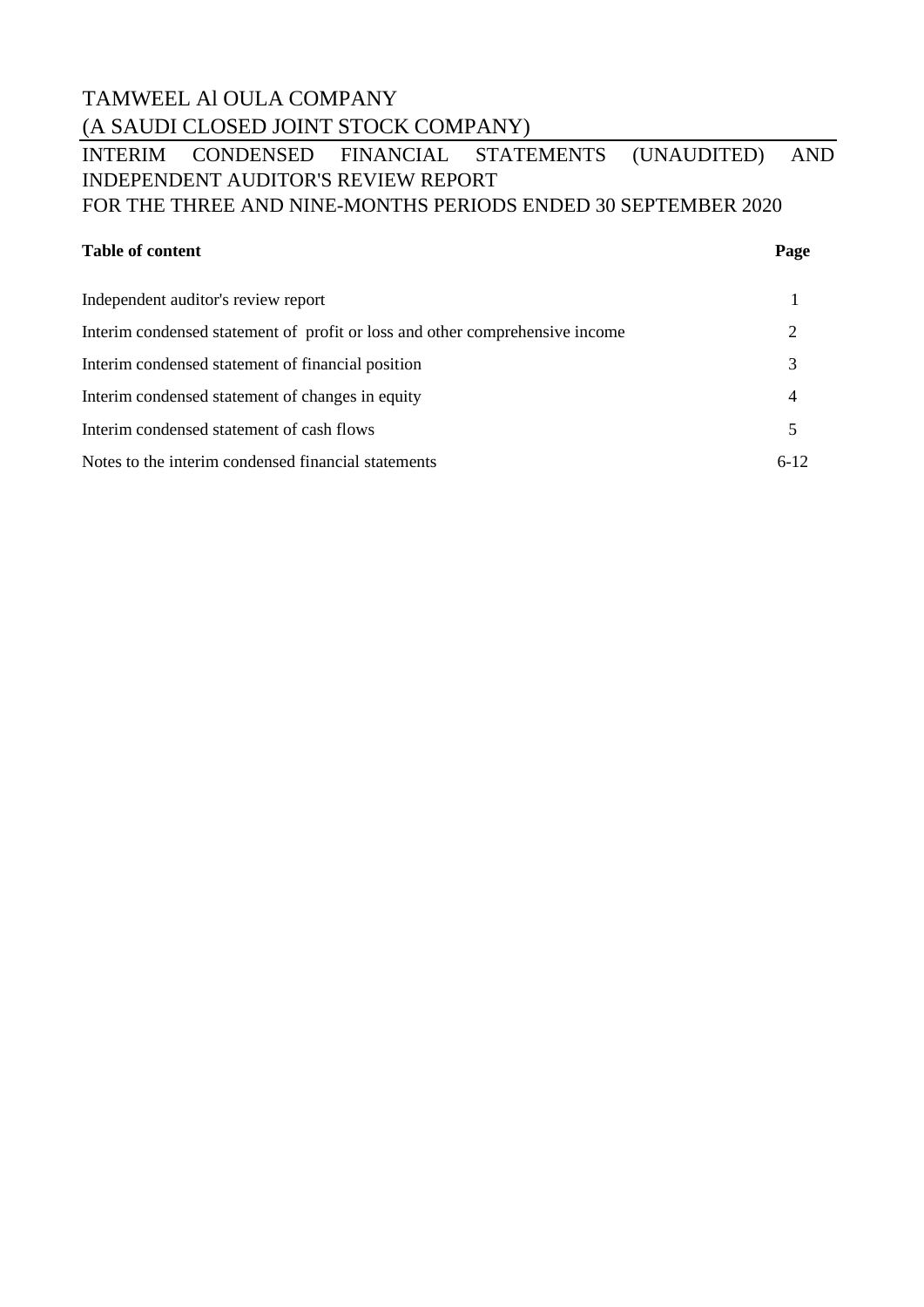

Ernst & Young & Co. (Certified Public Accountants) **General Partnership** Adeer Tower, 15th Floor Prince Turki Bin Abdulaziz Street, Al Khobar Corniche P.O. Box 3795 Al Khobar 31952 Kingdom of Saudi Arabia Head Office - Rivadh

Registration No. 45/11/323 C.R. No. 2051058792

Tel: +966 13 840 4600 Fax: +966 13 882 0087

ev.ksa@sa.ev.com ev.com/mena

#### INDEPENDENT AUDITOR'S REVIEW REPORT ON THE INTERIM **CONDENSED FINANCIAL** STATEMENTS TO THE SHAREHOLDERS OF TAMWEEL AL OULA COMPANY (A SAUDI CLOSED JOINT STOCK COMPANY)

### Introduction:

We have reviewed the accompanying interim condensed statement of financial position of Tamweel Al Oula Company ("the Company") as at 30 September 2020, and the related interim condensed statements of profit or loss and other comprehensive income, for the three and nine months periods ended 30 September 2020, and the related interim condensed statements of changes in equity and cash flows for the nine months period then ended, and a summary of significant accounting policies and other explanatory notes. Management is responsible for the preparation and presentation of these interim condensed financial statements in accordance with International Accounting Standard 34, "Interim Financial Reporting" ("IAS 34") endorsed in the Kingdom of Saudi Arabia. Our responsibility is to express a conclusion on these interim condensed financial statements based on our review.

### **Scope of Review:**

We conducted our review in accordance with International Standard on Review Engagements 2410, "Review of Interim Financial Information Performed by the Independent Auditor of the Entity" endorsed in the Kingdom of Saudi Arabia. A review of interim financial statements consists of making inquiries, primarily to persons responsible for financial and accounting matters, and applying analytical and other review procedures. A review is substantially less in scope than an audit conducted in accordance with International Standards on Auditing that are endorsed in the Kingdom of Saudi Arabia and consequently does not enable us to obtain assurance that we would become aware of all significant matters that might be identified in an audit. Accordingly, we do not express an audit opinion.

### **Conclusion:**

Based on our review, nothing has come to our attention that causes us to believe that the accompanying interim condensed financial statements are not prepared, in all material respects, in accordance with IAS 34 endorsed in the Kingdom of Saudi Arabia.

for Ernst & Young



Marwan Al-Afalig **Certified Public Accountant** Registration No. 422

9 Rabi' al Awwal 1442H 26 October 2020

Al Khobar

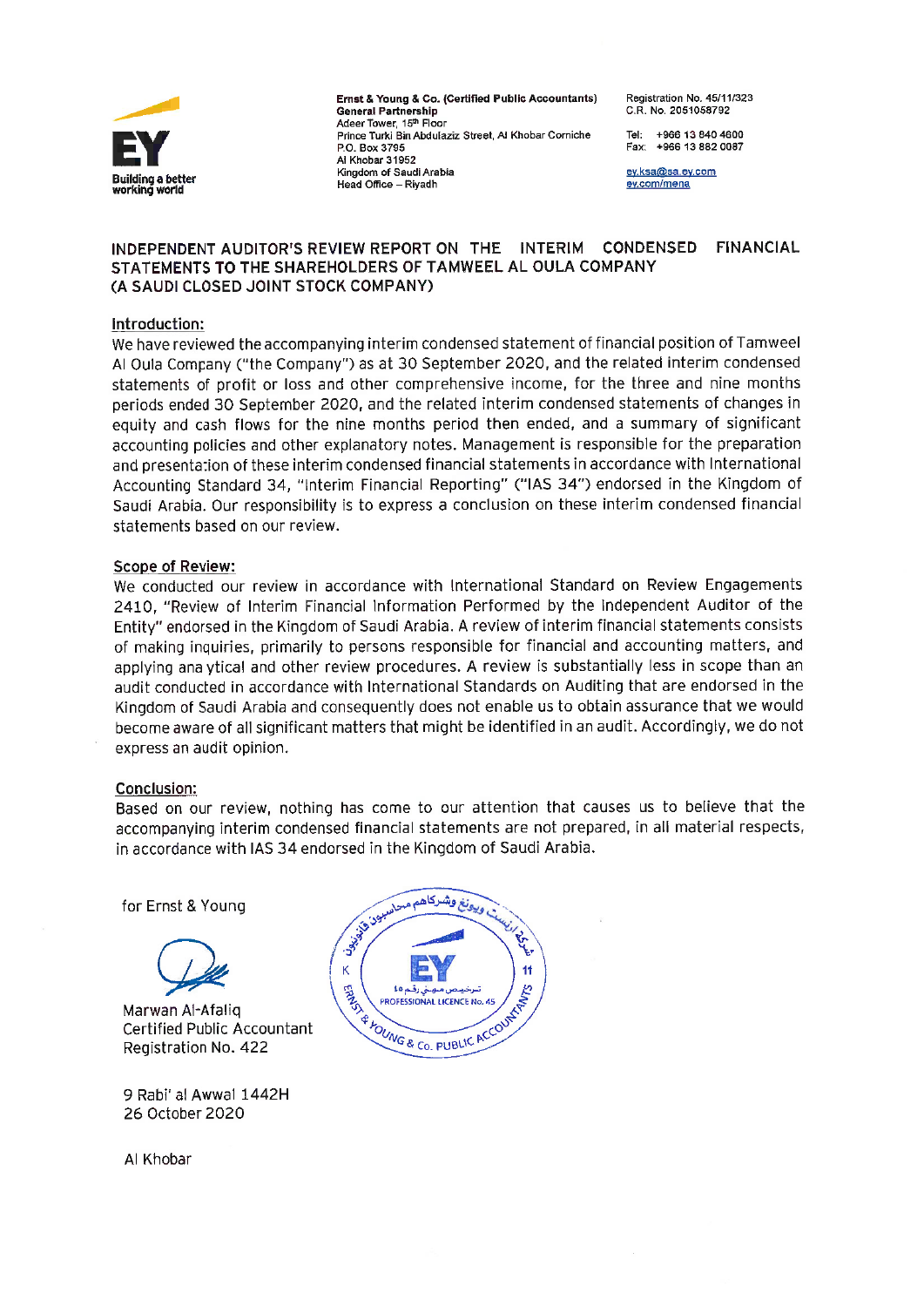(A Saudi Closed Joint Stock Company)

## INTERIM CONDENSED STATEMENT OF PROFIT OR LOSS AND OTHER COMPREHENSIVE INCOME (UNAUDITED)

### FOR THE THREE AND NINE-MONTHS PERIODS ENDED 30 SEPTEMBER 2020

|                                                            |      | <b>Three-months period</b><br>ended 30 September |               | Nine-months period<br>ended 30 September |                |
|------------------------------------------------------------|------|--------------------------------------------------|---------------|------------------------------------------|----------------|
|                                                            |      | 2020                                             | 2019          | 2020                                     | 2019           |
|                                                            | Note | SR                                               | <b>SR</b>     | $S_{R}$                                  | SR             |
| <b>REVENUE</b>                                             |      |                                                  |               |                                          |                |
| Revenue from operations                                    |      | 11,853,468                                       | 9,932,012     | 32,684,629                               | 29,506,312     |
| Revenue from other activities                              |      | 3,770,525                                        | 387,117       | 7,130,996                                | 1,091,009      |
| <b>TOTAL INCOME</b>                                        |      | 15,623,993                                       | 10,319,129    | 39,815,625                               | 30,597,321     |
| <b>EXPENSES</b>                                            |      |                                                  |               |                                          |                |
| Finance costs and bank charges                             |      | (2,669,015)                                      | (972, 392)    | (5,729,707)                              | (2,661,783)    |
| Insurance expenses for finance leasing activities          |      | (971, 180)                                       | (1, 134, 249) | (3,224,084)                              | (3,283,744)    |
| Salaries and employees' related expenses                   |      | (5, 183, 759)                                    | (3,231,344)   | (14, 033, 638)                           | (11, 586, 974) |
| Short-term lease                                           |      | (8,250)                                          |               | (48,750)                                 |                |
| Depreciation and amortisation                              |      | (742, 571)                                       | (633, 133)    | (1,962,373)                              | (1,778,881)    |
| Charge of expected credit losses on                        |      |                                                  |               |                                          |                |
| investment in Islamic finance receivables                  | 5    | (2,410,234)                                      | (1,563,499)   | (5,663,741)                              | (1,563,499)    |
| Other general and administrative expenses                  |      | (2,971,291)                                      | (1,345,023)   | (6,883,033)                              | (4,640,634)    |
| <b>TOTAL EXPENSES</b>                                      |      | (14,956,300)                                     | (8,879,640)   | (37, 545, 326)                           | (25,515,515)   |
| PROFIT BEFORE ZAKAT                                        |      | 667,693                                          | 1,439,489     | 2,270,299                                | 5,081,806      |
| Zakat                                                      |      | (137,705)                                        |               | (468, 226)                               | (729, 263)     |
| PROFIT FOR THE PERIOD                                      |      | 529,988                                          | 1,439,489     | 1,802,073                                | 4,352,543      |
| OTHER COMPREHENSIVE INCOME                                 |      |                                                  |               |                                          |                |
| Other comprehensive income for the period                  |      |                                                  |               |                                          |                |
| <b>TOTAL COMPREHENSIVE INCOME FOR THE</b><br><b>PERIOD</b> |      | 529,988                                          | 1,439,489     | 1,802,073                                | 4,352,543      |

The attached notes 1 to 10 form part of these interim condensed financial statements.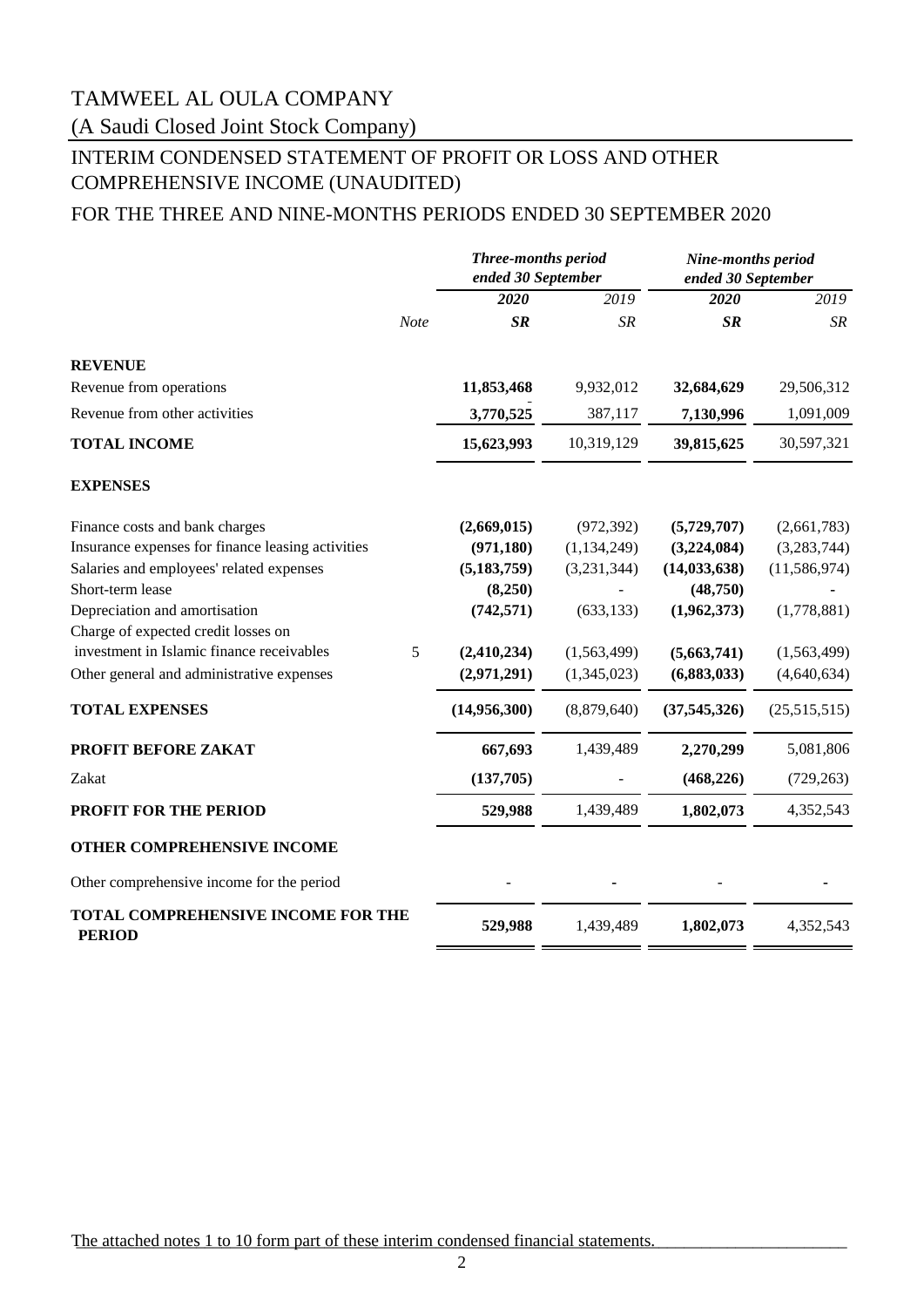## (A Saudi Closed Joint Stock Company)

## INTERIM CONDENSED STATEMENT OF FINANCIAL POSITION

As at 30 September 2020

|                                                                  |             | 30 September  | 31 December   |
|------------------------------------------------------------------|-------------|---------------|---------------|
|                                                                  | <b>Note</b> | 2020          | 2019          |
|                                                                  |             | <b>SR</b>     | SR            |
|                                                                  |             | (Unaudited)   | (Audited)     |
| <b>ASSETS</b>                                                    |             |               |               |
| <b>NON-CURRENT ASSETS</b>                                        |             |               |               |
| Net investment in Islamic finance receivables                    | 5           | 405,773,114   | 215,740,786   |
| Property and equipment                                           |             | 1,014,695     | 1,087,151     |
| Right-of-use assets                                              |             | 1,403,673     | 2,303,353     |
| Intangible assets                                                |             | 2,007,470     | 2,286,790     |
| Equity investment at fair value through                          |             |               |               |
| other comprehensive income "OCI"                                 |             | 892,850       | 892,850       |
| <b>TOTAL NON-CURRENT ASSETS</b>                                  |             | 411,091,802   | 222,310,930   |
| <b>CURRENT ASSETS</b>                                            |             |               |               |
| Current portion of net investment in Islamic finance receivables | 5           | 300,240,052   | 176, 305, 779 |
| Prepayments and other receivables                                |             | 61,365,459    | 4,405,724     |
| Cash and cash equivalents                                        |             | 52,403,334    | 13,715,010    |
| <b>TOTAL CURRENT ASSETS</b>                                      |             | 414,008,845   | 194,426,513   |
| <b>TOTAL ASSETS</b>                                              |             | 825,100,647   | 416,737,443   |
| <b>EQUITY AND LIABILITIES</b>                                    |             |               |               |
| <b>EQUITY</b>                                                    |             |               |               |
| Capital                                                          |             | 250,000,000   | 250,000,000   |
| Statutory reserve                                                |             | 6,554,603     | 6,554,603     |
| Retained earnings                                                |             | 16,276,408    | 14,474,335    |
| <b>TOTAL EQUITY</b>                                              |             | 272,831,011   | 271,028,938   |
| <b>NON-CURRENT LIABILITIES</b>                                   |             |               |               |
| Loans and borrowings                                             | 7           | 230,643,039   | 37,030,649    |
| Government grant                                                 | 7           | 15,104,928    | 3,627,049     |
| Lease liabilities                                                |             | 332,027       | 445,160       |
| Employees' defined benefits liabilities                          |             | 4,132,622     | 3,767,769     |
| TOTAL NON-CURRENT LIABILITIES                                    |             | 250, 212, 616 | 44,870,627    |
| <b>CURRENT LIABILITIES</b>                                       |             |               |               |
| Accounts payable                                                 |             | 51,415,529    | 13,960,939    |
| Amounts due to related parties                                   | $8\,$       | 5,174,733     | 12,226,669    |
| Short-term loans and borrowings                                  | 7           | 108,356,022   | 45,825,997    |
| Current portion of loans and borrowings                          | $\tau$      | 119,840,135   | 20,870,085    |
| Current portion of lease liabilities                             |             | 259,139       | 1,114,730     |
| Accruals and other current liabilities                           |             | 16,543,115    | 5,849,040     |
| Provision for zakat                                              |             | 468,347       | 990,418       |
| <b>TOTAL CURRENT LIABILITIES</b>                                 |             | 302,057,020   | 100,837,878   |
| <b>TOTAL LIABILITIES</b>                                         |             | 552,269,636   | 145,708,505   |
| <b>TOTAL EQUITY AND LIABILITIES</b>                              |             | 825,100,647   | 416,737,443   |

The attached notes 1 to 10 form part of these interim condensed financial statements.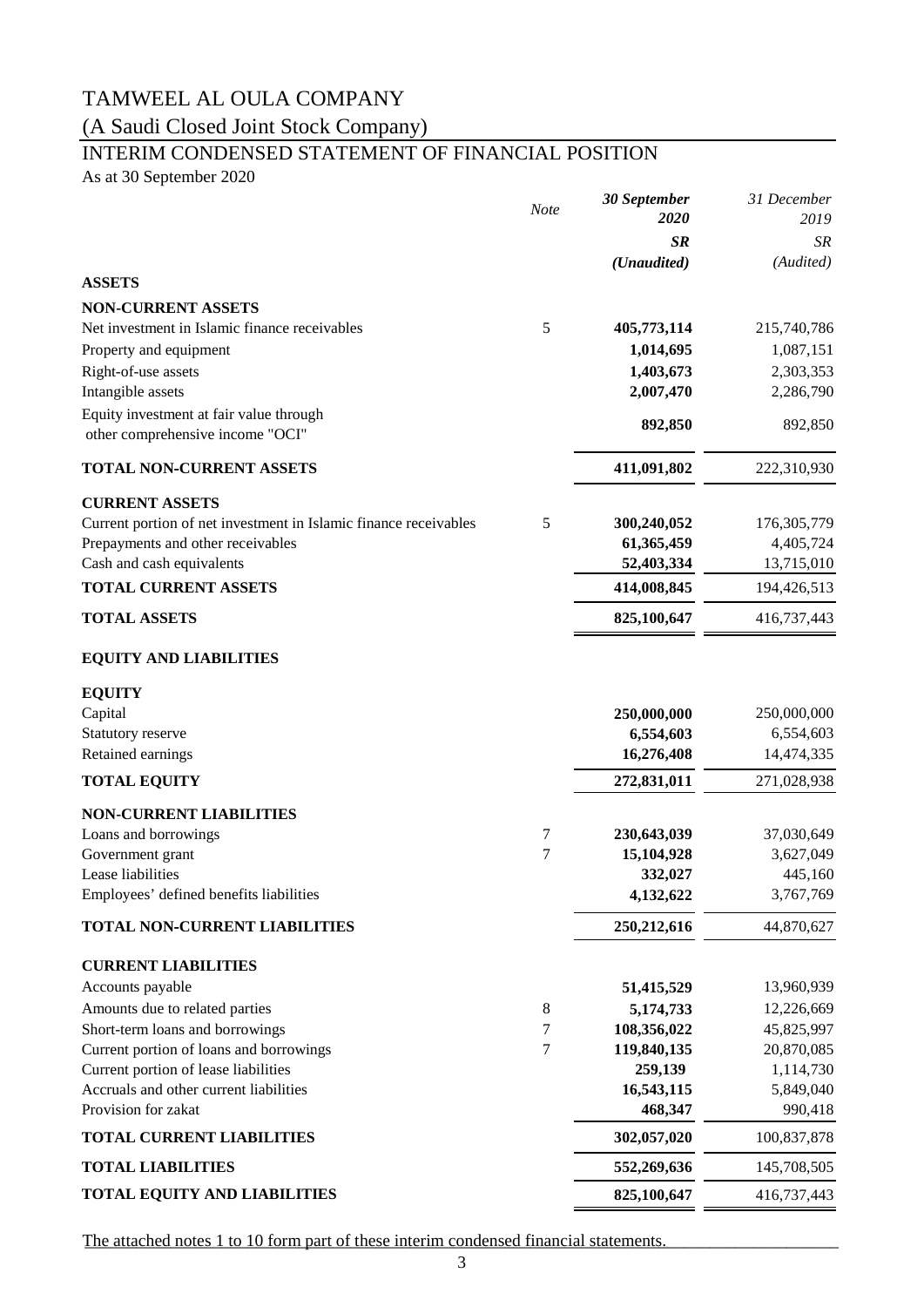## (A Saudi Closed Joint Stock Company)

## INTERIM CONDENSED STATEMENT OF CHANGES IN EQUITY

For the nine-months period ended 30 September 2020

|                                           | Capital<br>SR | <i>Statutory</i><br>reserve<br>SR | Retained<br>earnings<br>SR | <b>Total</b><br>SR |
|-------------------------------------------|---------------|-----------------------------------|----------------------------|--------------------|
| As at 1 January 2019 (audited)            | 250,000,000   | 5,692,086                         | 20,546,753                 | 276,238,839        |
| Profit for the period                     |               |                                   | 4,352,543                  | 4,352,543          |
| Other comprehensive loss for the period   |               |                                   |                            |                    |
| Total comprehensive income for the period |               |                                   | 4,352,543                  | 4,352,543          |
| Dividends (note 6)                        |               |                                   | (13,842,390)               | (13,842,390)       |
| As at 30 September 2019 (unaudited)       | 250,000,000   | 5,692,086                         | 11,056,906                 | 266,748,992        |
| As at 1 January 2020 (audited)            | 250,000,000   | 6,554,603                         | 14,474,335                 | 271,028,938        |
| Profit for the period                     |               |                                   | 1,802,073                  | 1,802,073          |
| Other comprehensive income for the period |               |                                   |                            |                    |
| Total comprehensive income for the period |               |                                   | 1,802,073                  | 1,802,073          |
| As at 30 September 2020 (unaudited)       | 250,000,000   | 6,554,603                         | 16,276,408                 | 272,831,011        |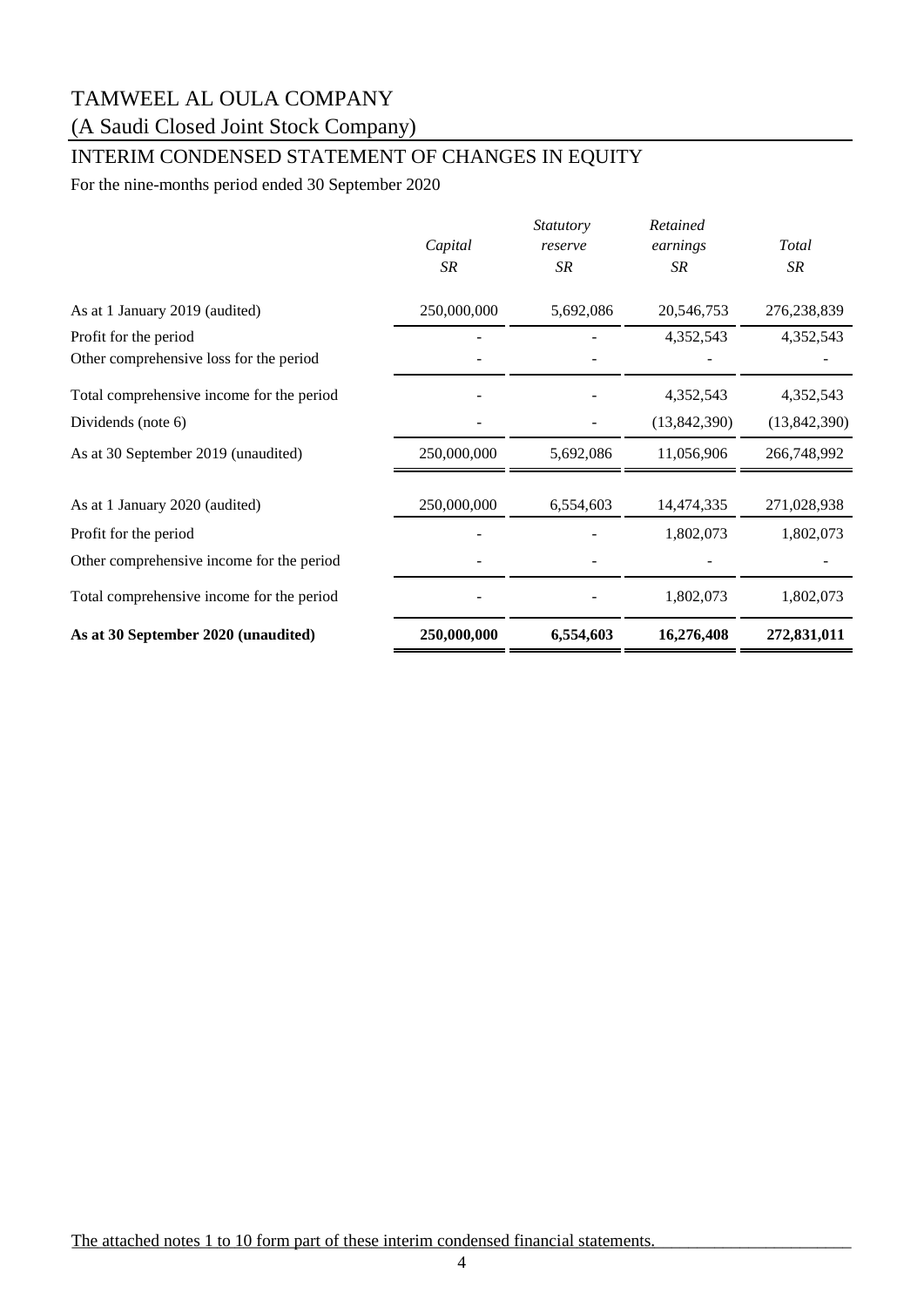## (A Saudi Closed Joint Stock Company)

## INTERIM CONDENSED STATEMENT OF CASH FLOWS

For the nine-months period ended 30 September 2020

|                                                                 | <b>Nine-months period</b> |                |  |
|-----------------------------------------------------------------|---------------------------|----------------|--|
|                                                                 | ended 30 September        |                |  |
|                                                                 | 2020                      | 2019           |  |
|                                                                 | <b>SR</b>                 | SR             |  |
| <b>OPERATING ACTIVITIES</b>                                     |                           |                |  |
| Profit before zakat                                             | 2,270,299                 | 5,081,806      |  |
| Adjustments reconcile profit before zakat to net cashflow:      |                           |                |  |
| Depreciation and amortisation                                   | 1,062,694                 | 995,792        |  |
| Depreciation of right-of-use assets                             | 899,679                   | 783,088        |  |
| Finance costs and bank charges                                  | 5,729,707                 | 2,661,783      |  |
| Employees' defined benefits liabilities, charged                | 669,183                   | 479,920        |  |
| Charge of expected credit loss on investment in Islamic         | 5,663,741                 | 1,563,499      |  |
| Loss on modification of net investment in Islamic finance lease | 4,040,396                 |                |  |
| Modification gain on deferred payments program                  | (4,287,146)               |                |  |
| Grant income realised                                           | (5,760,844)               | (866, 597)     |  |
|                                                                 |                           |                |  |
|                                                                 | 10,287,709                | 10,699,291     |  |
| Changes in operating assets and liabilities:                    |                           |                |  |
| Net investment in Islamic finance receivables                   | (319, 630, 342)           | (73,028,018)   |  |
| Prepayments and other receivables                               | (12,810,361)              | 1,649,733      |  |
| Amounts due to related parties                                  | (7,051,936)               | 1,573,476      |  |
| Accounts payable                                                | 37,454,590                | 5,086,968      |  |
| Accruals and other current liabilities                          | 10,694,075                | 2,833,676      |  |
| Cash used in operations                                         | (281, 056, 265)           | (51, 184, 874) |  |
| Employees' defined benefits liabilities, paid                   | (304, 330)                | (377, 537)     |  |
| Finance costs and bank charges paid                             | (1,912,742)               | (1,001,920)    |  |
| Zakat paid                                                      | (990, 297)                | (458,071)      |  |
| Net cash used in operating activities                           | (284, 263, 634)           | (53,022,402)   |  |
| <b>INVESTING ACTIVITY</b>                                       |                           |                |  |
| Purchase of property and equipment                              | (710, 918)                | (137,860)      |  |
| Net cash used in an investing activity                          | (710, 918)                | (137, 860)     |  |
| <b>FINANCING ACTIVITIES</b>                                     |                           |                |  |
| Proceeds from loans and borrowings                              | 367, 677, 161             | 85,000,000     |  |
| Repayment of loans and borrowings                               | (43,006,627)              | (13, 842, 390) |  |
| Payment of lease liabilities                                    | (1,007,658)               | (887, 124)     |  |
| Dividends paid                                                  |                           | (29, 604, 981) |  |
| Net cash from financing activities                              | 323,662,876               | 40,665,505     |  |
| INCREASE/(DECREASE) IN CASH AND CASH EQUIVALENTS                | 38,688,324                | (12, 494, 757) |  |
| Cash and cash equivalents at the beginning of the period        | 13,715,010                | 33, 355, 767   |  |
| CASH AND CASH EQUIVALENTS AT THE END OF THE PERIOD              | 52,403,334                | 20,861,010     |  |

The attached notes 1 to 10 form part of these interim condensed financial statements.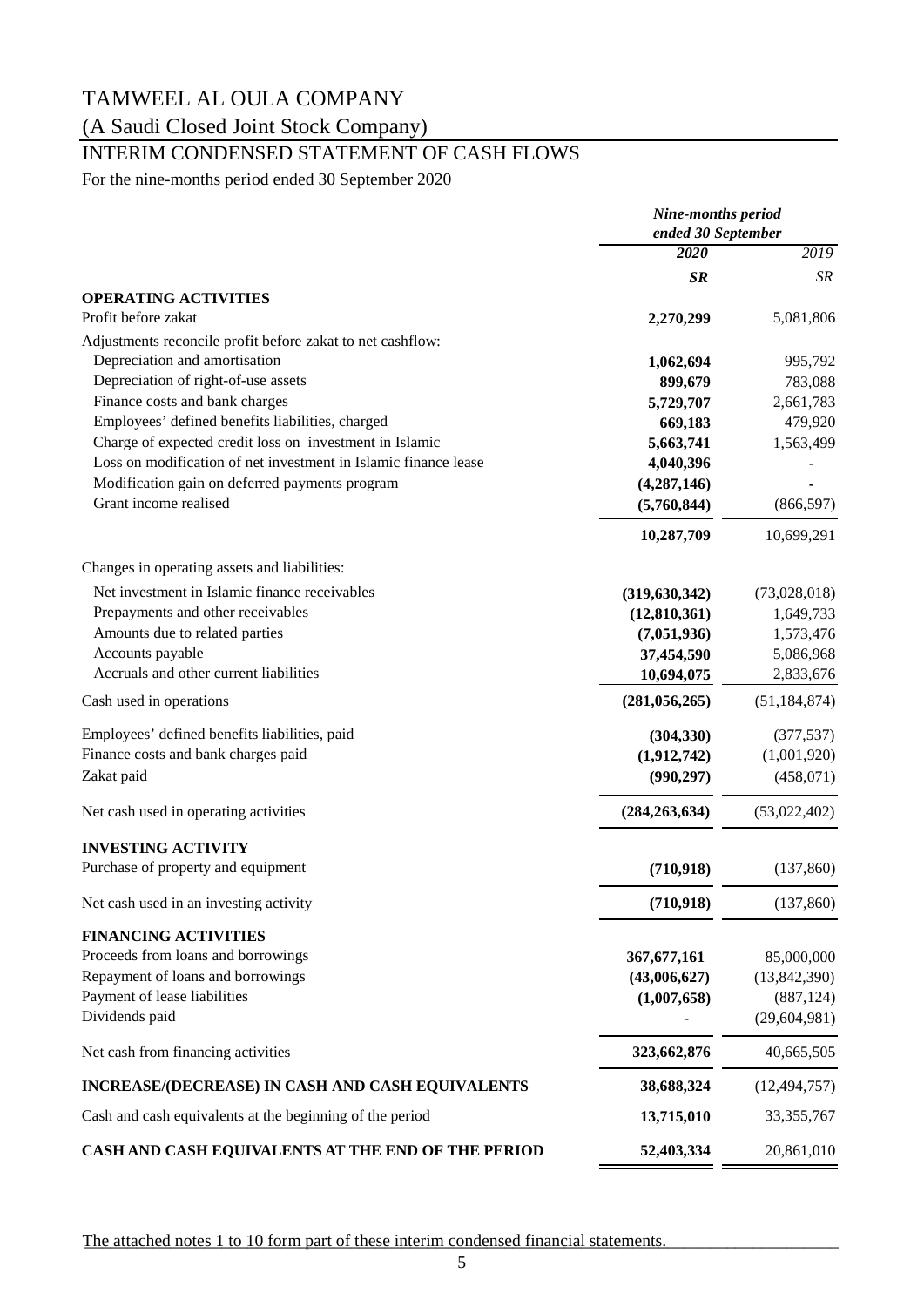### (A Saudi Closed Joint Stock Company)

At 30 September 2020 NOTES TO THE INTERIM CONDENSED FINANCIAL STATEMENTS (UNAUDITED)

### **1 CORPORATE INFORMATION**

Tamweel Al Oula Company ("the Company"), is a Saudi Closed Joint Stock Company registered in the Kingdom of Saudi Arabia under Commercial Registration number 2050055043 dated 15 Ramadan 1436H (corresponding to 2 July 2015) operating under license number 39/ASH/201512 dated 21 Safar 1437H (corresponding to 3 December 2015) issued by Saudi Arabian Monetary Agency ("SAMA").

The Company's registered office is located at P.O. 34232, Dammam, Kingdom of Saudi Arabia. The Company operates through the following branches:

| <b>Commercial Registration Name</b> | <b>Number</b> | <i>Location</i> | <i>Date</i>                            |
|-------------------------------------|---------------|-----------------|----------------------------------------|
| Tamweel Al Oula - Branch            |               |                 | 2051065442 Al Khobar 17 Rabi' II 1439H |
| Tamweel Al Oula - Branch            | 2252101795    |                 | Al Hasa 10 Dhu Al Hijjah 1439H         |

The Company is engaged in financing leases, consumer finance and productive assets finance.

The interim condensed financial statements of the Company as of 30 September 2020 were authorised for issuance on 26 October 2020 (corresponding to 9 Rabi' al Awwal 1442H).

In accordance with the By-Laws of the Company, the Company acquired the operations, related assets and liabilities of Tamweel Trading and Instalments, a branch of Al Kifah Trading Company (a shareholder), as at 2 July 2015. The details of net assets acquired as follows:

*SR*

|                                               | IJΛ             |
|-----------------------------------------------|-----------------|
| Cash and cash equivalents                     | 16,866,415      |
| Net investment in Islamic finance receivables | 463,387,079     |
| Allowance for lease losses                    | (8,892,725)     |
| Advances, prepayments and other receivables   | 3,069,010       |
| Property and equipment                        | 3,045,610       |
| Intangible assets                             | 45,189          |
| Pre-organisation expenses                     | 2,362,716       |
| Capital work in progress                      | 3,112,500       |
| <b>Total assets</b>                           | 482,995,794     |
| Long term loans from related parties          | (303,829,810)   |
| Accounts payable                              | (36, 284, 233)  |
| Accrued expenses and other liabilities        | (4,743,372)     |
| Employees' terminal benefits                  | (1,105,110)     |
| <b>Total liabilities</b>                      | (345, 962, 525) |
| Net assets transferred                        | 137,033,269     |
|                                               |                 |

Cash considerations paid by the Company is equal to the book value of net assets transferred, which approximate to the fair value.

Furthermore, in October 2015, the Company has disposed certain financial assets (investment in finance lease) to Al Kifah Trading Company (a shareholder) amounted to SR 66.8 million. Lease receivables and related unearned finance lease income transferred were amounted to SR 71.5 million and SR 4.7 million, respectively.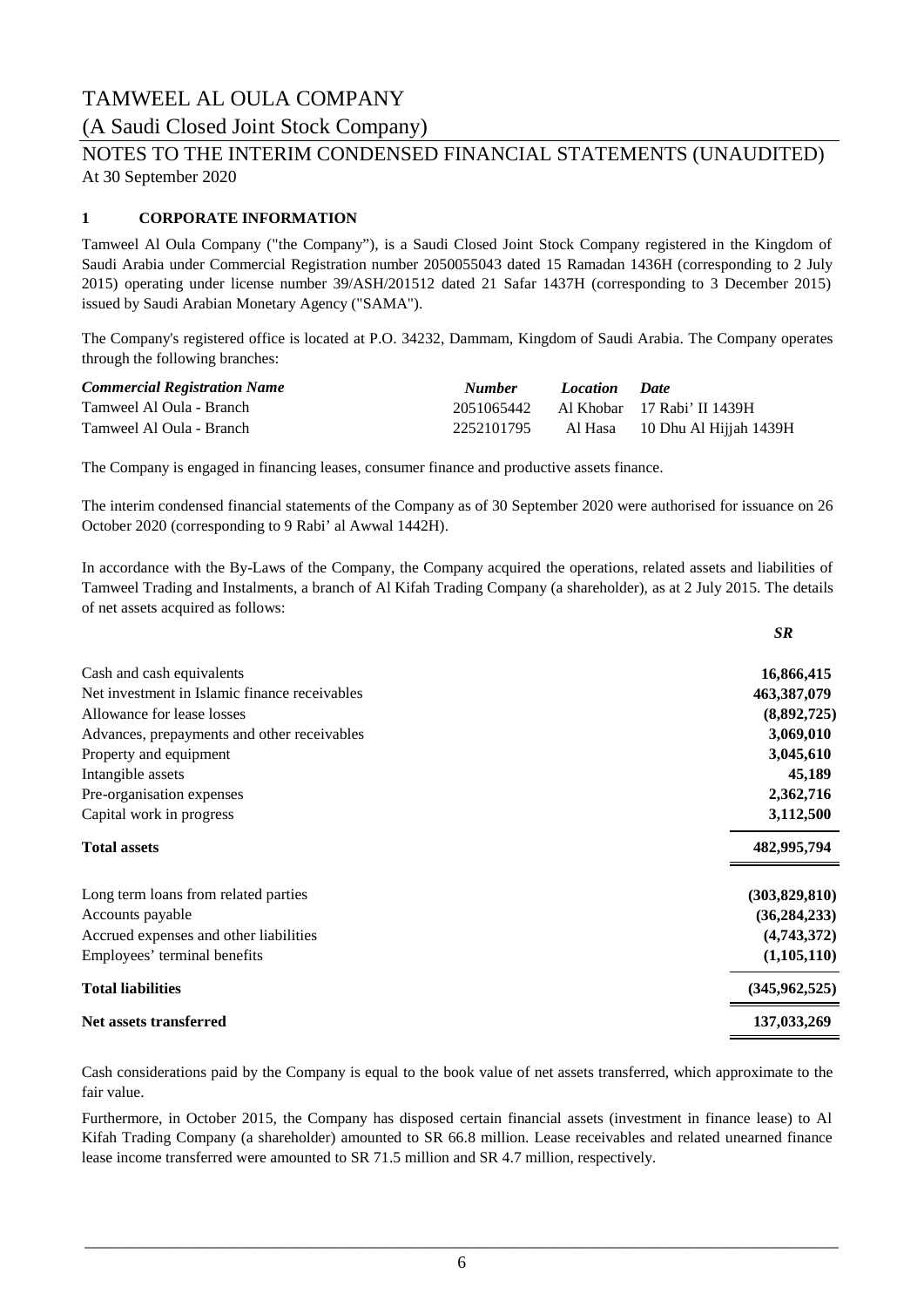(A Saudi Closed Joint Stock Company)

## NOTES TO THE INTERIM CONDENSED FINANCIAL STATEMENTS (UNAUDITED) (CONTINUED)

At 30 September 2020

### **2 BASIS OF PREPARATION**

The interim condensed financial statements of the Company as at and for the nine-months period ended 30 September 2020 have been prepared in accordance with International Accounting Standard 34 Interim Financial Reporting ("IAS 34") as endorsed in the Kingdom of Saudi Arabia and other standards and pronouncements issued by the Saudi Organization for Certified Public Accountants ("SOCPA"). The interim condensed financial statements do not include all the information and disclosures required in the annual financial statements, and should be read in conjunction with the Company's annual financial statements as at 31 December 2019.

### **2.1 Basis of measurement**

These interim condensed financial statements have prepared on historical cost basis, except when otherwise disclosed in the accounting policy adopted.

### **2.2 Presentation and functional currency**

The presentation and functional currency of the Company is Saudi Riyal.

#### **3 NEW AND AMENDED STANDARDS AND INTERPRETATIONS**

The accounting policies adopted in the preparation of the interim condensed financial statements are consistent with those followed in the preparation of the Company's annual financial statements for the year ended 31 December 2019, except for the adoption of new standards effective as of 1 January 2020. The Company has not early adopted any standard, interpretation or amendment that has been issued but is not yet effective.

Several amendments and interpretations apply for the first time in 2020, but do not have an impact on the interim condensed financial statements of the Company.

#### **4 SIGNIFICANT ACCOUNTING JUDGMENTS, ESTIMATES AND ASSUMPTIONS**

The preparation of the Company's interim condensed financial statements requires management to make judgments, estimates and assumptions that affect the reported amounts of revenues, expenses, assets and liabilities, and the accompanying disclosures, and the disclosure of contingent liabilities. Except for the impact as stated below, the accounting estimates and assumptions used in the preparation of these interim condensed financial statements are consistent with those used in the preparation of the annual financial statements for the year ended 31 December 2019.

### **Novel coronavirus ("COVID-19")**

The outbreak of novel coronavirus ("COVID-19") since early 2020, its spread across mainland China and then globally caused disruptions to businesses and economic activity globally including the Kingdom of Saudi Arabia and the declaration of this pandemic by the World Health Organization necessitated the Company's management to revisit its significant judgments in applying the Company's accounting policies and the methods of computation and the key sources of estimation applied to the annual financial statements for the year ended 31 December 2019. Whilst it is challenging now, to predict the full extent and duration of its business and economic impact, the Company's management carried out an impact assessment on the overall Company's operations and business aspects including factors like supply chain, travel restrictions, oil prices, product demand, etc. As of the issuance date of these interim condensed financial statements, in view of the current uncertainty, any future change in the assumptions and estimates could result in outcomes that could require a material adjustment to the carrying amount of the asset or liability affected in the future periods. As the situation is rapidly evolving with future uncertainties, management will continue to assess the impact based on prospective developments.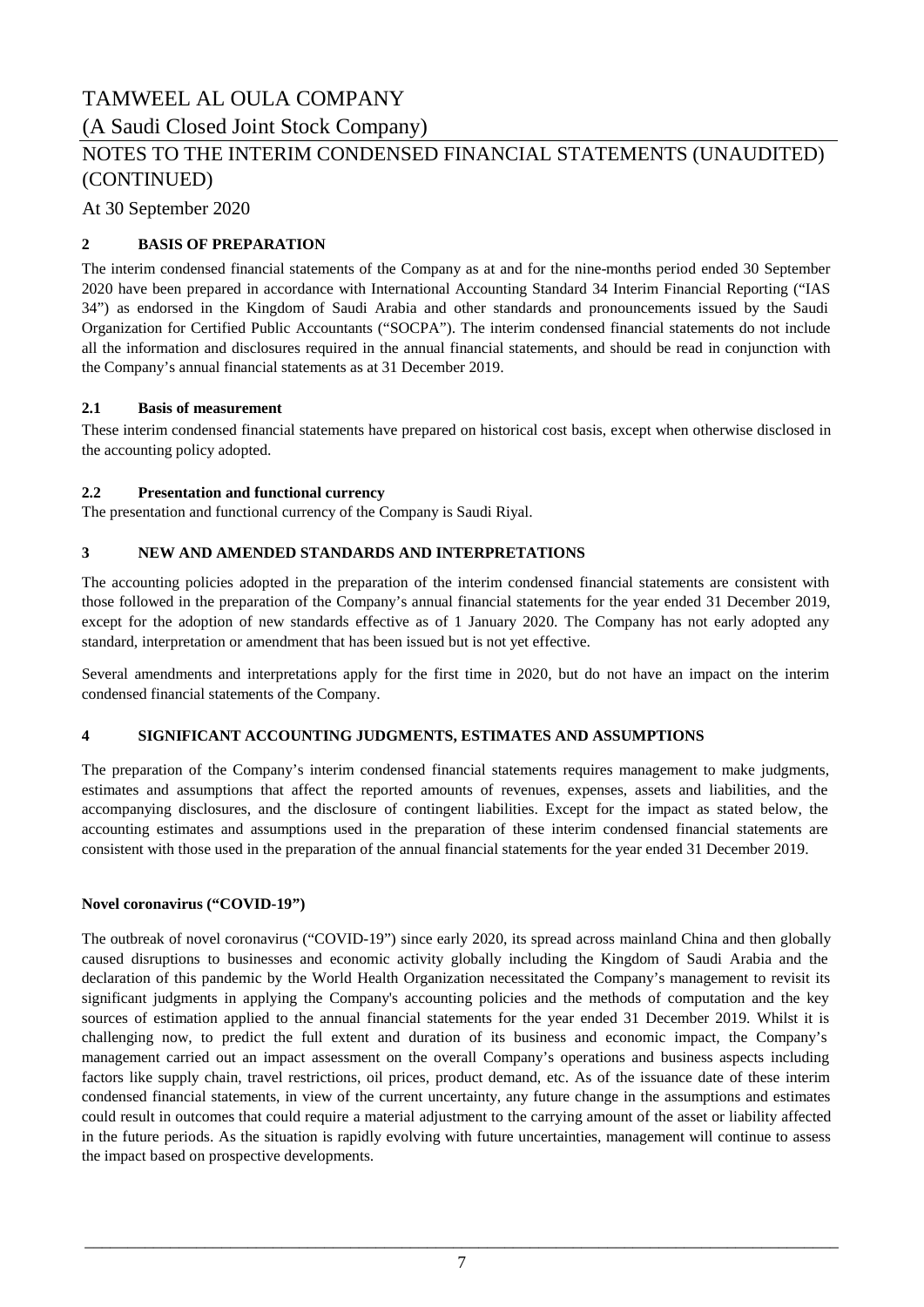## TAMWEEL AL OULA COMPANY (A Saudi Closed Joint Stock Company)

## NOTES TO THE INTERIM CONDENSED FINANCIAL STATEMENTS (UNAUDITED) (CONTINUED)

 *30 September*

At 30 September 2020

### **5 NET INVESTMENT IN ISLAMIC FINANCE RECEIVABLES**

|                                                                                                                         | 30 September<br><i>2020</i> | 31 December<br>2019 |
|-------------------------------------------------------------------------------------------------------------------------|-----------------------------|---------------------|
|                                                                                                                         | ( <i>Unaudited</i> )        | (Audited)           |
|                                                                                                                         | <b>SR</b>                   | SR                  |
| Gross investment in Islamic finance receivables                                                                         | 894,278,956                 | 493,748,184         |
| Less: unearned finance income (see below 5.1)                                                                           | (167, 140, 207)             | (86, 239, 777)      |
| Investment in Islamic finance receivables (before allowance for<br>expected credit loss on Islamic finance receivables) | 727,138,749                 | 407,508,407         |
| Less: allowance for expected credit loss on Islamic finance receivables                                                 | (21, 125, 583)              | (15, 461, 842)      |
| Net investment in Islamic finance receivables                                                                           | 706,013,166                 | 392,046,565         |

Net investment in Islamic finance receivables are presented in the interim condensed statement of financial position as below:

|                                                            | 30 September         | 31 December   |
|------------------------------------------------------------|----------------------|---------------|
|                                                            | <b>2020</b>          | 2019          |
|                                                            | ( <i>Unaudited</i> ) | (Audited)     |
|                                                            | SR.                  | SR            |
| Net investment in Islamic finance receivables, non-current | 405,773,114          | 215,740,786   |
| Net investment in Islamic finance receivables, current     | 300,240,052          | 176, 305, 779 |
|                                                            | 706,013,166          | 392,046,565   |

5.1 Unearned finance income as at 30 September 2020 includes loss on modification of net investment in Islamic finance lease (note 8) amounting to SR 3.4 million (31 December 2019: SR nil).

Investment in Islamic finance leases includes balances due from related parties and related parties' transactions disclosed under note 8.

The Company's implicit rate of return on investment in Islamic finance receivables is in market rate range. These receivables are majorly secured against assets, personal guarantees, Kafala program and down payments. The Company's major activities for investment in finance receivables are vehicles and heavy equipment.

Investment in Islamic finance receivables include murabaha and tawaruq contracts amounting to SR 288.5 million (31 December 2019: SR 84 million).

As at 30 September 2020, the contractual rights and the titles of certain assets subject to the financing arrangements are under the name of Al Kifah Trading Company (a shareholder) amounting to SR 10.62 million (31 December 2019: SR 17 million) of Islamic financing receivables. The shareholder waived rights over the assets and confirmed that the risks and rewards pertaining to the assets have been transferred to the Company.

### **6 DIVIDEND**

During the nine-months period ending 30 September 2019, the shareholders approved distribution of cash dividends amounting to SR 13.8 million. No such disbursement was made during the current period.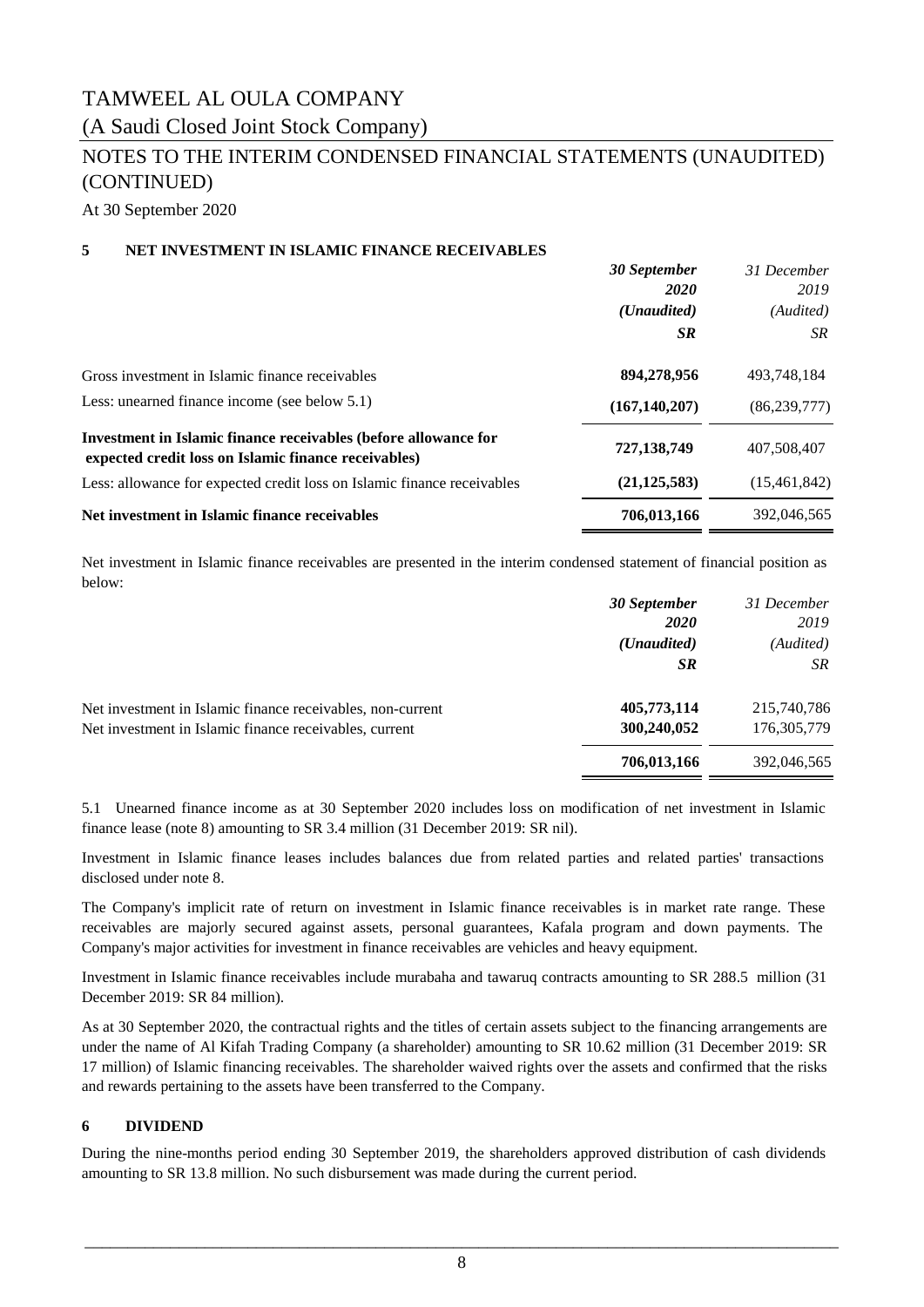(A Saudi Closed Joint Stock Company)

## NOTES TO THE INTERIM CONDENSED FINANCIAL STATEMENTS (UNAUDITED) (CONTINUED)

### At 30 September 2020

### **7 LOANS AND BORROWINGS**

|                                             | SAMA deferred<br>payments<br>program<br>(see below $7.1$ )<br>SR | Social<br>Development<br><b>Bank</b> financing<br>(see below $7.2$ )<br>SR | Tawaruq<br>financing<br>(see below $7.3$ )<br>SR | 30 September<br><i>2020</i><br><b>SR</b><br>(Unaudited) | 31 December<br>2019<br>SR.<br>(Audited) |
|---------------------------------------------|------------------------------------------------------------------|----------------------------------------------------------------------------|--------------------------------------------------|---------------------------------------------------------|-----------------------------------------|
| Short-term loans and<br>borrowings          |                                                                  |                                                                            | 108,356,022                                      | 108,356,022                                             | 45,825,997                              |
| Current portion of long-<br>term borrowings | 102,340,133                                                      | 17,500,002                                                                 |                                                  | 119,840,135                                             | 20,870,085                              |
| Non-current portion,<br>gross               | 179,236,520                                                      | 55,693,665                                                                 |                                                  | 234,930,185                                             | 37,030,649                              |
| Less: Modification gain<br>on deferment     | (4,287,146)                                                      |                                                                            |                                                  | (4, 287, 146)                                           |                                         |
| Non-current portion, net                    | 174,949,374                                                      | 55,693,665                                                                 |                                                  | 230,643,039                                             | 37,030,649                              |

- *7.1* During the period, the Company has signed an agreement with Saudi Arabian Monterey Agency ("SAMA") for deferred payments program amounting to SR 98.6 million, which is an interest free loan (note 8). The Modification gain on deferment includes an amount of SR 4.3 million, which is recorded under revenue from operations in the interim condensed statement of profit or loss and other comprehensive income. Further, the Company has obtained additional funds from SAMA under loan guarantee program amounting SR 193.5 million to finance its activities. The loans are repayable in equal monthly instalments commencing from May 2020 with the final instalment due in January 2021. SAMA deferred payments program and loan guarantee program are carried at fair value using internal rate of return equivalent to the prevailing market rate.
- *7.2* The Company obtained long-term loans from a government agent to finance the purchase of assets for leasing services for small and medium sized entities ("SMEs"). During the period, the Company signed agreements with Social Development Bank to defer all due instalments from March 2020 to March 2021 and a grace period for 6 months for a new loan obtained during the period. The loans are repayable in equal monthly instalments commencing from March 2019 with the final instalment due in March 2022. Accordingly, the portion of the loan payable before 1 October 2021 has been classified under current liabilities.

The loans agreements do not include any covenant to maintain financial ratios during the loans period. The loan are not subject to any interest charges; however the loans carry transactions costs which are amortised as part of the finance costs over the duration of the loans. Social Development Bank financing are carried at fair value using internal rate of return equivalent to the prevailing market rate. The difference between carrying value and face value as of initial recognition date, is treated as government grant, which is amortised over the duration of the related loans.

*7.3* The Company obtained Tawaruq financing facility form a local commercial bank to finance the purchase of assets for leasing services, Tawaruq loans are short-term and repayable within a year from the reporting date and are presented under current liabilities in these interim condensed financial statements. Tawaruq loans carry financial charges at prevailing market borrowing costs plus SIBOR. These Tawaruq loans are secured by promissory notes issued by the shareholders. The Company is required to comply with certain covenants under the facility agreements which includes maintenance of certain leverage ratios. The Company had no breach of covenants during the period.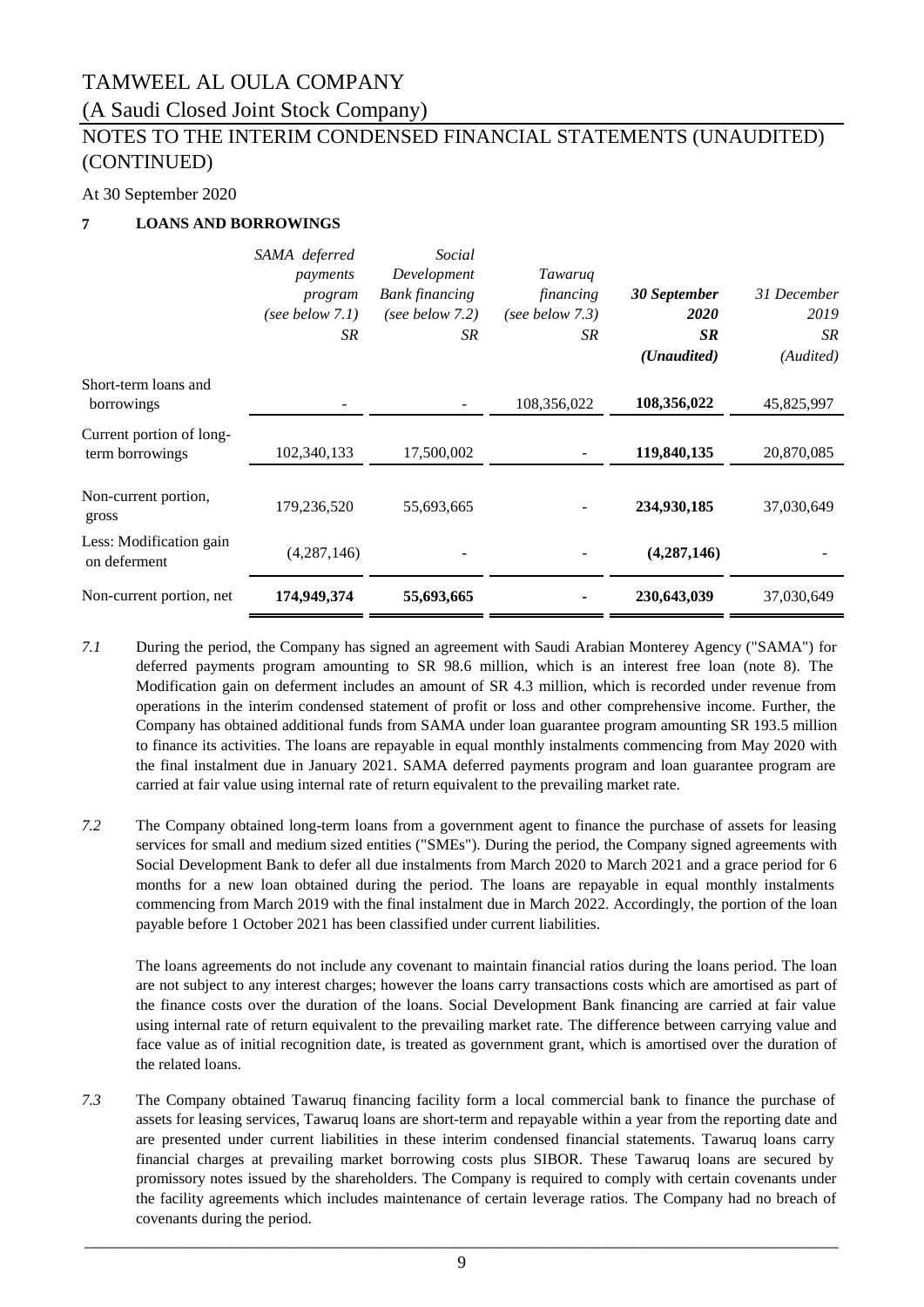### (A Saudi Closed Joint Stock Company)

## NOTES TO THE INTERIM CONDENSED FINANCIAL STATEMENTS (UNAUDITED) (CONTINUED)

At 30 September 2020

### **8 RELATED PARTY TRANSACTIONS AND BALANCES**

Related parties represent shareholders, directors and key management personnel of the Company and entities controlled or significantly influenced by such parties. The following are the details of the major related party transactions occurred during the period and the resulting balances at the period/ year end:

### *Amounts due from related parties ‑ (presented under net investment in Islamic finance receivables note 5):*

| <b>Related party</b>                   | Relationship | <b>Nature of transactions</b> |            | <b>Amounts of transactions</b>           |                      | <b>Balances</b> |
|----------------------------------------|--------------|-------------------------------|------------|------------------------------------------|----------------------|-----------------|
|                                        |              |                               |            | Nine-months period<br>ended 30 September |                      |                 |
|                                        |              |                               | 2020       | 2019                                     | <b>2020</b>          | 2019            |
|                                        |              |                               | <b>SR</b>  | SR                                       | <b>SR</b>            | SR              |
|                                        |              |                               |            |                                          | ( <i>Unaudited</i> ) | (Audited)       |
| Al Kifah Real Estate Company           | Affiliate    | Twarouq                       | 5,675,229  | $\overline{\phantom{a}}$                 | 27,102,893           | 23,240,398      |
| Al Kifah Paper Products Company        | Affiliate    | Twarouq                       | 5,716,798  | $\overline{\phantom{a}}$                 | 27,102,893           | 23,217,963      |
| Al Kifah Precast Company               | Affiliate    | Twaroug                       | 5,716,798  | $\blacksquare$                           | 27,102,893           | 23,217,963      |
| Al Kifah Contracting Company           | Shareholder  | Twarouq                       | 13,296,862 |                                          | 24,238,675           | 18,003,601      |
| Al Kifah for Building Material Company | Shareholder  | Twarouq                       | 15,574,788 | 2,500,000                                | 23,451,615           | 17,295,167      |
|                                        |              |                               |            |                                          | 128,998,969          | 104,975,092     |

### *Amounts due to related parties ‑ (presented under current liabilities):*

| <b>Related party</b>                    | Relationship | Nature of transactions                                                                                       | <b>Amounts of transactions</b> |                                     | <b>Balances</b> |             |
|-----------------------------------------|--------------|--------------------------------------------------------------------------------------------------------------|--------------------------------|-------------------------------------|-----------------|-------------|
|                                         |              |                                                                                                              | Nine-months period             |                                     | 30 September    | 31 December |
|                                         |              |                                                                                                              | 2020                           | 2019                                | <b>2020</b>     | 2019        |
|                                         |              |                                                                                                              | <b>SR</b>                      | SR                                  | <b>SR</b>       | <b>SR</b>   |
|                                         |              |                                                                                                              |                                |                                     | (Unaudited)     | (Audited)   |
| Al Kifah Trading Company                | Shareholder  | Management fees received by the Company<br>Refund of excess balance, net                                     | (90,000)                       | (30,000)<br>(18, 888)               |                 |             |
|                                         |              | Assets purchase for the purpose of leases                                                                    | 1,917,655                      | 1,917,655                           | $\blacksquare$  | 181,167     |
| Al Kifah Holding Company                | Shareholder  | Value added tax paid on behalf of the Company<br>Zakat paid on behalf of the Company<br>Advertising expenses | 3,809,076<br>243,536           | 1,237,402<br>(1,616,930)<br>453,371 |                 |             |
|                                         |              | Services provided                                                                                            | 1,392,566                      | 1,525,069                           | 1,571,537       | 1,981,634   |
| Al Kifah for Building Material Company  | Shareholder  | Heavy machinery and equipment sales financed by the Company                                                  | 52,913,818                     | 62, 625, 317                        |                 | 8,627,637   |
| Al Kifah Information Technology Company | Affiliate    | Information technology fee                                                                                   | 2,474,515                      | 1,044,237                           | 2,455,588       | 202,582     |
| Al Kifah Real Estate Company            | Affiliate    | Services provided                                                                                            | 1,381,493                      | 364,858                             | 1,087,120       | 1,188,099   |
| Al Kifah Contracting Company            | Shareholder  | Amount due against construction of new office.                                                               |                                | 345,550                             | 45,550          | 45,550      |
| Al Kifah Paper Products Company         | Affiliate    | Services provided                                                                                            | 14,938                         |                                     | 14,938          |             |
|                                         |              |                                                                                                              |                                |                                     | 5,174,733       | 12,226,669  |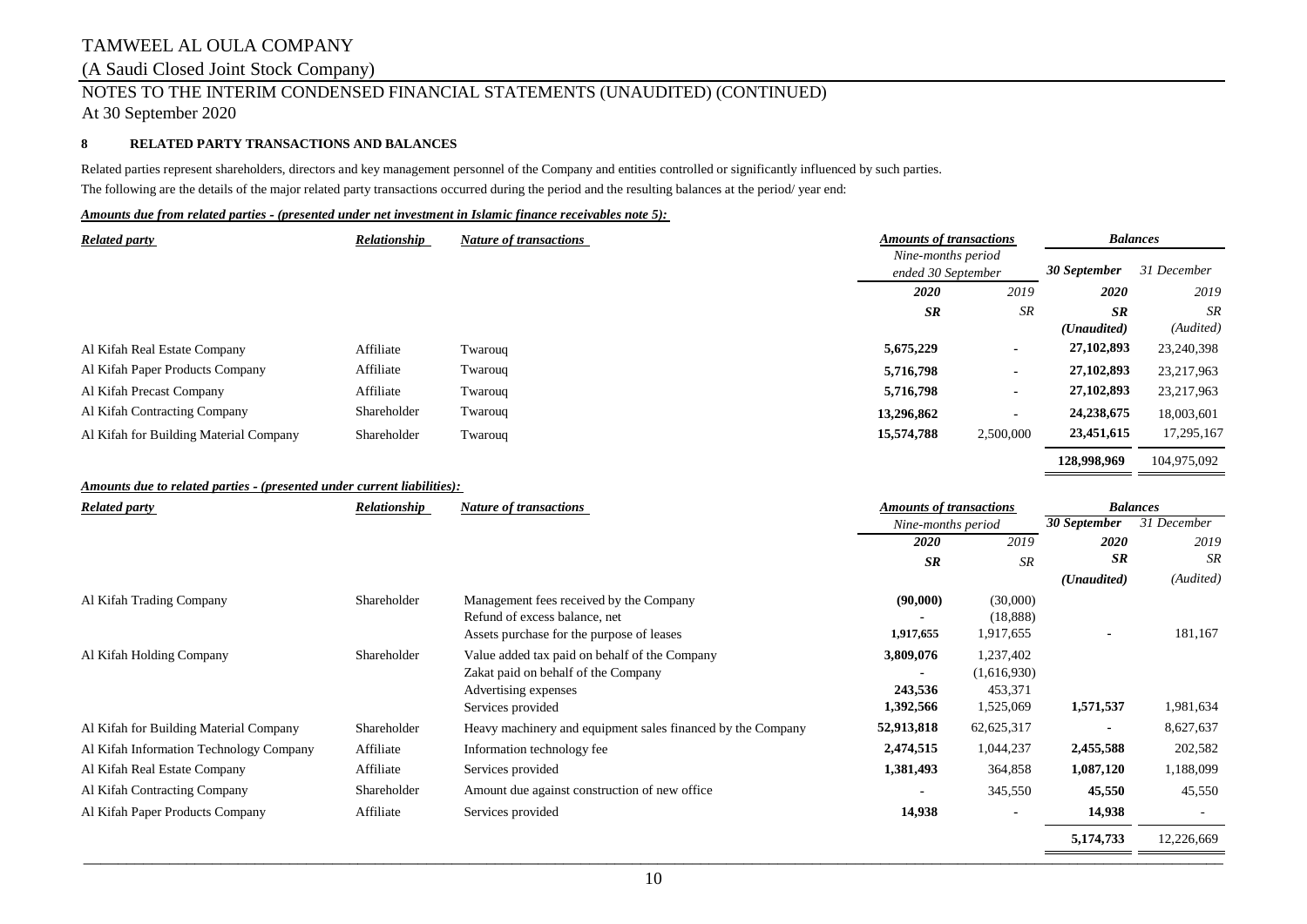## TAMWEEL AL OULA COMPANY (A Saudi Closed Joint Stock Company)

### NOTES TO THE INTERIM CONDENSED FINANCIAL STATEMENTS (UNAUDITED) (CONTINUED)

At 30 September 2020

### **8 RELATED PARTY TRANSACTIONS AND BALANCES (continued)**

Prices and terms of payments of the above transactions with related parties have been approved by Company's management.

Compensation and remuneration (including salaries and other benefits) for key management personnel is disclosed as follows:

|                             | <b>Nine-months period</b><br>ended 30 September |           |
|-----------------------------|-------------------------------------------------|-----------|
|                             | 2020                                            | 2019      |
|                             | <b>SR</b>                                       | <b>SR</b> |
| Short-term employee benefit | 940,449                                         | 1,472,062 |
| Post-employment benefits    | 122,916                                         | 416,976   |
|                             | 1,063,365                                       | 1,889,038 |

### **9 IMPACT OF COVID-19 ON EXPECTED CREDIT LOSSES ("ECL") AND SAMA PROGRAMS**

During March 2020, the World Health Organisation ("WHO") declared the Coronavirus ("COVID-19") outbreak as a pandemic in recognition of its rapid spread across the globe. This outbreak has also affected the GCC region including the Kingdom of Saudi Arabia. Governments all over the world took steps to contain the spread of the virus. Saudi Arabia in particular has implemented closure of borders, released social distancing guidelines and enforced country wide lockdowns and curfews.

Oil prices have also witnessed significant volatility during the current period, owing not just to demand issues arising from COVID-19 as the world economies go into lockdown, but also supply issues driven by production volumes which had predated the pandemic. The Company has evaluated the current situation through conducting stress testing scenarios on expected movements of oil prices and their impact on key credit, liquidity, operational, solvency and performance indicators, in addition to other risk management practices to manage the potential business disruption that the COVID-19 outbreak may have on its operations and financial performance. The steps taken by management also include commencing review of credit exposure concentrations at a more granular level, considering economic sectors, regions, counterparties, collateral protection, etc. This has also taken into consideration the impacts of government and SAMA support relief programmes.

The current events and the prevailing economic condition require the Company to revise certain inputs and assumptions used for the determination of expected credit losses ("ECL"). These would primarily revolve around either adjusting macroeconomic factors used by the Company in estimation of expected credit losses or revisions to the scenario probabilities currently being used by the Company in ECL estimation. The adjustments to macroeconomic factors and scenario weightings resulted in an additional ECL of SR 5.6 million for the Company. As with any forecasts, the projections and likelihoods of occurrence are underpinned by significant judgement and uncertainty and therefore, the actual outcomes may be different to those projected. The impact of such uncertain economic environment is judgemental and the Company will continue to reassess its position and the related impact on a regular basis.